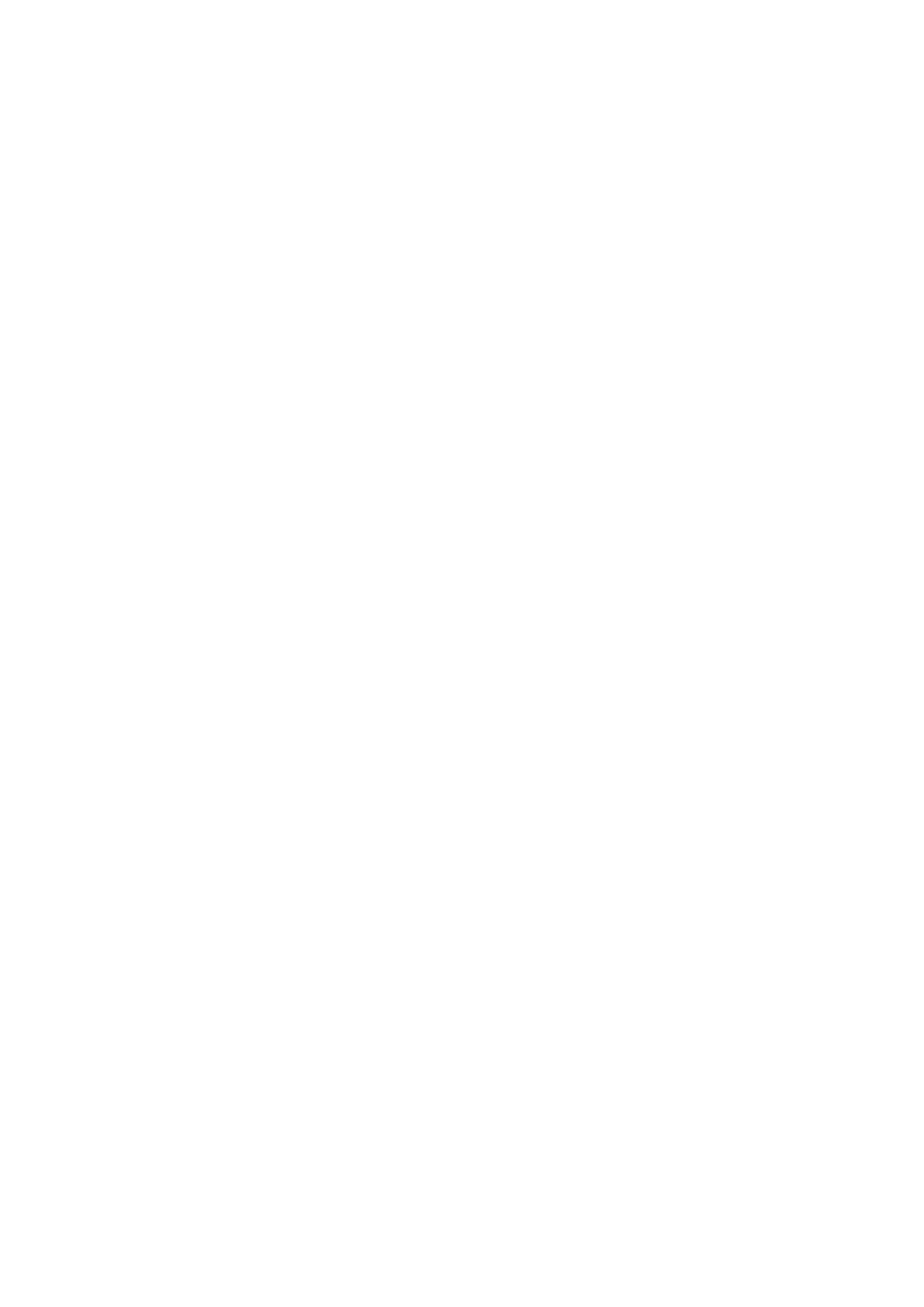## **Contents**

**1. How to change how you are displayed publicly………………...……1**

If you require this document in an alternative format, such as large print, please email [is.skills@ed.ac.uk.](mailto:is.skills@ed.ac.uk)

Copyright © IS 2014

Permission is granted to any individual or institution to use, copy or redistribute this document whole or in part, so long as it is not sold for profit and provided that the above copyright notice and this permission notice appear in all copies.

Where any part of this document is included in another document, due acknowledgement is required.